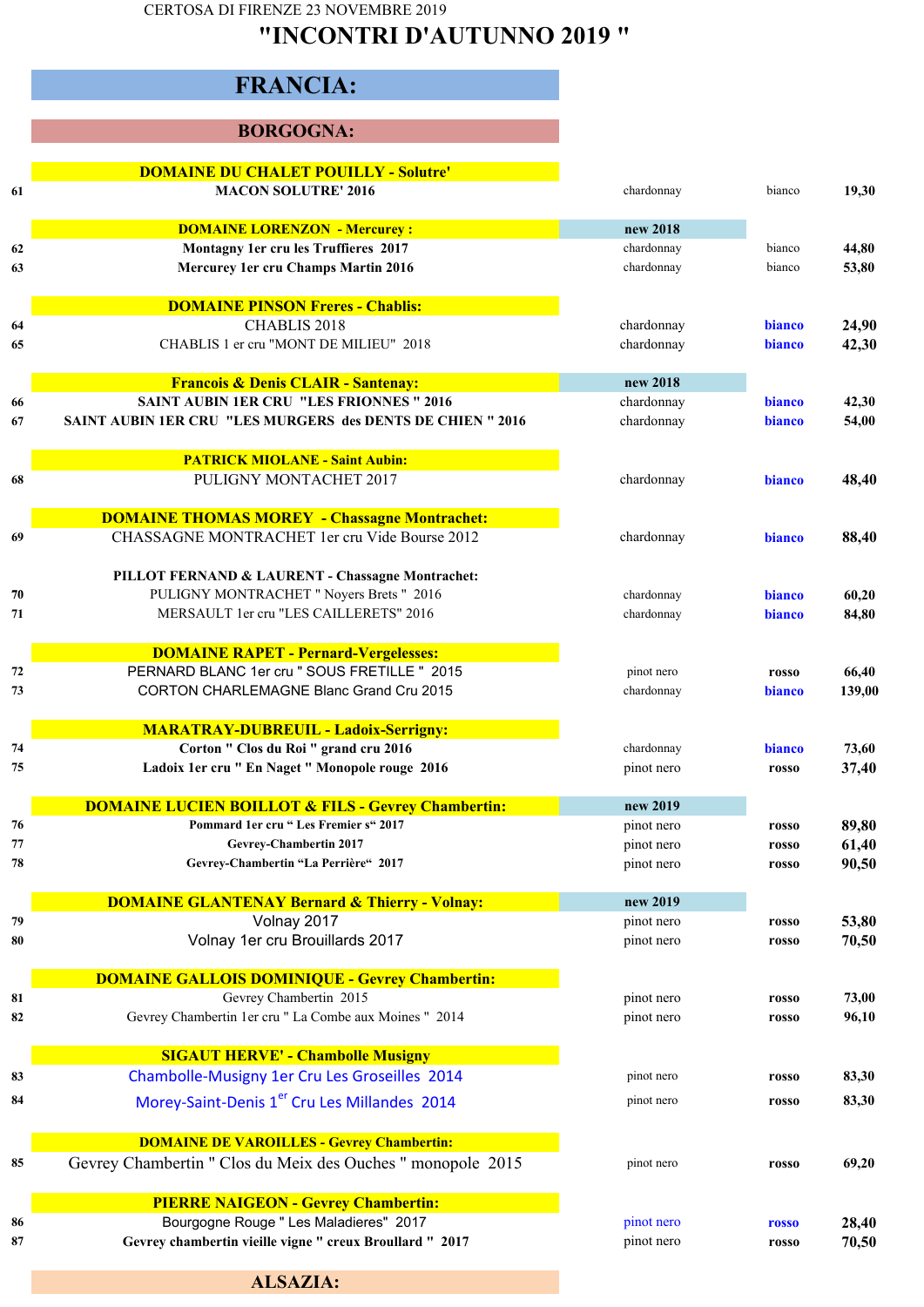|     | <b>DOMAINE ANDRE' RIEFFEL - Mittelbergheim:</b>                   |                                                       |          |        |
|-----|-------------------------------------------------------------------|-------------------------------------------------------|----------|--------|
| 88  | RIESLING BRANDLUFT 2017                                           | riesling                                              | bianco   | 23,60  |
| 89  | RIESLING WIEBELSBERG GRAND CRU 2017                               | riesling                                              | bianco   | 34,60  |
|     | <b>LOIRA:</b>                                                     |                                                       |          |        |
|     |                                                                   |                                                       |          |        |
|     | <b>DOMAINE MASSON-BLONDELET - Poully sur Loire:</b>               |                                                       |          |        |
| 90  | POULLY FUME' AOC "VILLA PAULUS " 2018                             | sauvignon                                             | bianco   | 25,20  |
| 91  | <b>SANCERRE BLANC AOC "THAUNEVAY" 2017</b>                        | sauvignon                                             | bianco   | 25,20  |
|     | <b>CHATEAU DE PASSAVANT - Coteau du Layon:</b>                    |                                                       |          |        |
| 92  | ANJOU BLANC (SEC) 2014                                            | chenin blanc                                          | bianco   | 16,50  |
|     | <b>RODANO:</b>                                                    |                                                       |          |        |
|     | <b>RENE' ROSTAING - Ampuis</b>                                    |                                                       |          |        |
| 93  | Cote Rotie Cuvee AMPODIUM 2015                                    | syrah                                                 | rosso    | 78,00  |
|     | <b>DOMAINE ROUGE BLEU - Saint Cecile les Vignes - Sud Rodano:</b> |                                                       |          |        |
| 94  | MISTRAL ROUGE AOC Cote du Rhone 2016                              | 75% grenache, 20% syrah, 3%<br>mourvedre 2% roussanne | rosso    | 20,00  |
|     |                                                                   |                                                       |          |        |
|     | <b>DOMAINE DU BANNERET - Chateauneuf du pape - Sud Rodano:</b>    |                                                       |          |        |
| 95  | <b>CHATEAUNEUF DU PAPE 2016</b>                                   | grenache 80%; syrah cinsault e<br>altre               | rosso    | 53,03  |
|     | <b>DOMAINE DE LA JANASSE - Courthezon:</b>                        |                                                       |          |        |
| 96  | CHATEAUNEUF DU PAPE BLANC PRESTIGE 2016                           | 60% Grenache, 20% Clairette,<br>20% Roussanne.        | bianco   | 116,70 |
| 97  | <b>CHATEANEUF DU PAPE ROUGE 2015</b>                              | 65% old Grenaches, 20% Syrah,                         | rosso    | 43,70  |
|     |                                                                   | 10% Mourvèdre, 5% Cinsault                            |          |        |
|     | <b>CUILLERON YVES - Chavanay: (Nord rodano)</b>                   |                                                       |          |        |
| 98  | ST JOSEPH ROUGE LES SERINES 2015                                  | syrah                                                 | rosso    | 53,30  |
|     | <b>LANGUEDOC:</b>                                                 |                                                       |          |        |
|     |                                                                   |                                                       |          |        |
|     | <b>DOMAINE ROSIER - Limoux</b>                                    |                                                       |          |        |
| 99  | BLANQUETTE DE LIMOUX cuvee JEAN BAPTISTE                          | chardonnay, mauzac                                    | spumante | 13,30  |
|     | <b>RENE' ROSTAING -</b>                                           |                                                       |          |        |
| 100 | <b>Coteaux du Languedoc Rouge PUECH BOBLE</b>                     | Syrah 80%; grenache<br>10%; mourvedre 10%             | rosso    | 32,00  |
|     | SI PRECISA CHE TUTTI I VINI SONO PRESENTI SALVO                   |                                                       |          |        |
|     |                                                                   |                                                       |          |        |

**ESAURIMENTO NEL CORSO DELLA GIORNATA**

### **PROMOZIONE "INCONTRI d'AUTUNNO 2019"**

**Sconto 10 % + 10%**

**DEI VINI E PRODUTTORI PRESENTI NEL GIORNO DELLA DEGUSTAZIONE e SU TUTTI QUELLI D' IMPORTAZIONE DIRETTA (CHE POTETE TROVARE ALLA NOSTRA VINOTECA)**

**VALE SEMPRE IL LISTINO IMPORT IN CASO DI ORDINI SOPRA I 300 EURO VALORE NETTO E CASSE INTERE**